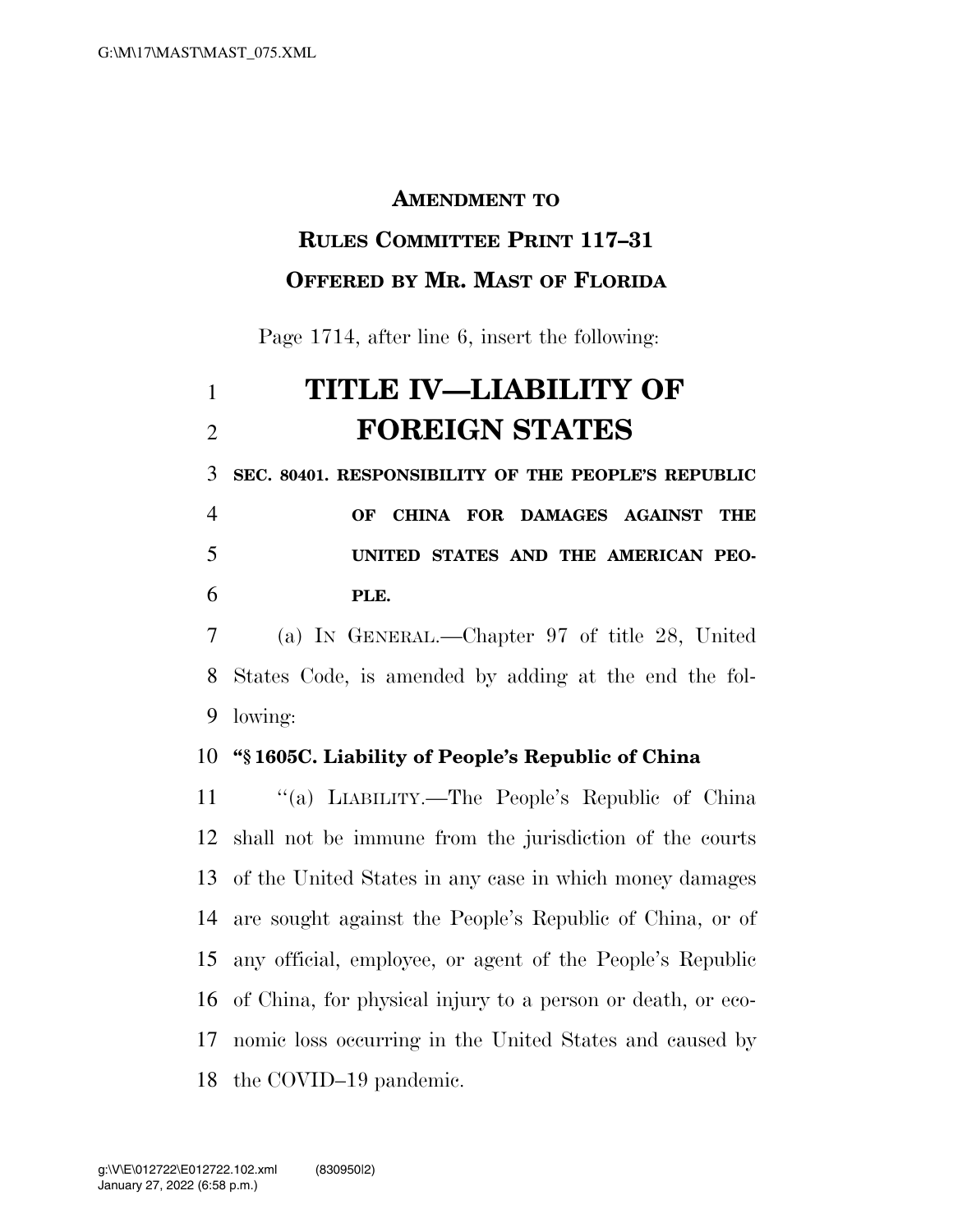''(b) EXCLUSIVE JURISDICTION.—The courts of the United States shall have exclusive jurisdiction in any ac- tion in which the People's Republic of China is subject to the jurisdiction of a court of the United States under this section.

"(c) INTERVENTION.—

7 "(1) IN GENERAL.—The Attorney General may intervene in any action in which the People's Repub- lic of China is subject to the jurisdiction of a court of the United States under this section, for the pur- pose of seeking a stay of the civil action, in whole or in part.

 ''(2) STAY PROCEEDINGS.—A court of the United States may stay a proceeding against the People's Republic of China if the Secretary of State certifies that the United States is engaged in good faith discussions with the People's Republic of China concerning the resolution of the claims against the People's Republic of China, or any other parties as to whom a stay of claims is sought. A stay under this section may be granted for not more than 180 days.

23 ''(3) EXTENSION.—The Attorney General may petition the court for an extension of the stay for additional 180-day periods.